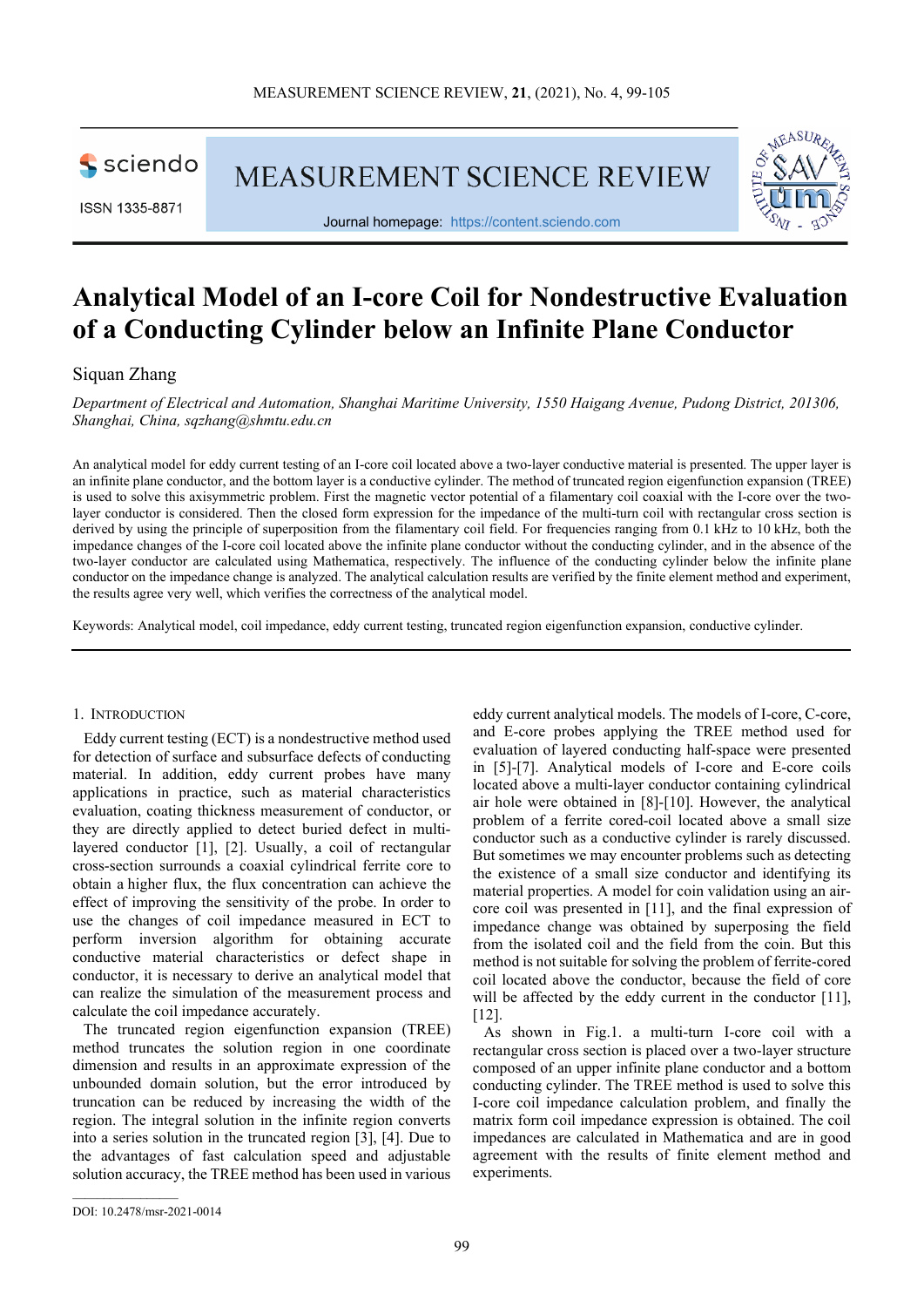

Fig.1. Cross-sectional view of an I-core coil located above an infinite plane conductor and a conductive cylinder.

In Fig.2. the I-core coil is located above a top-layer infinite plane conductor with permeability  $\mu_s$  and conductivity  $\sigma_s$ , a second-layer conductive cylinder with permeability  $\mu_6$  and conductivity  $\sigma_6$ . The thickness of the infinite plane conductor is  $d_2-d_1$ . The radius of the conducting cylinder is *c* and the thickness is  $d_3$ - $d_2$ . The coil height is  $z_2$ - $z_1$ , with an inner radius of  $r_1$  and an outer radius of  $r_2$ . The I-core has a relative permeability of  $\mu_f$ , a radius of  $a_1$ , and a height of  $h_1$ . Cylindrical coordinate system is adopted, and the radius of the truncated region is *b*. The whole problem region is divided into seven regions along the axial direction. According to Dirichlet boundary conditions, the discrete eigenvalues of each region need to be calculated to determine the expression of magnetic vector potential of each region. The components of magnetic vector potential disappear at  $r = 0$  and  $r = b$  must be satisfied.



Fig.2. a) filamentary and Fig.2.b) multi-turn axially symmetric Icore coil located above an infinite plane conductor with a conductive cylinder below.

### 2. THEORY ANALYSIS

The single-turn coil, as shown in Fig.2.a), was analyzed first. The eigenvalues of each region were defined as follows. The eigenvalues  $q_i$  of regions 1, 4, 5, and 7 are the positive real roots of the following equation:

$$
J_1(q_i b) = 0, \qquad i = 0, 1, 2, \dots, Ns. \tag{1}
$$

Because regions 2 and 3 comprise two sub-regions, the magnetic core and the air, the radial dependence in the expressions for these two sub-regions can be written as below:

$$
A_{core} = A_E J_1(p_i r) \qquad 0 \le r \le a_1 \tag{2}
$$

$$
A_{air} = A_E B_{1F} J_1(p_i r) + A_E C_{1F} Y_1(p_i r) \qquad a_1 \le r \le b \tag{3}
$$

Where *pi* are the corresponding discrete eigenvalues. In regions 2 and 3, the continuity of  $B_r$  and  $H_z$  on the interface  $r$  $= a_1$  yields the following expressions for  $B_{1F}$  and  $C_{1F}$ :

$$
B_{1F} = \frac{\pi p_i a_1}{2} [J_1(p_i a_1) Y_0(p_i a_1) - \frac{J_0(p_i a_1) Y_1(p_i a_1)}{\mu_f}] \tag{4}
$$

$$
C_{1F} = \frac{\pi p_i a_1}{2} J_1(p_i a_1) J_0(p_i a_1) \left(\frac{1}{\mu_f} - 1\right)
$$
 (5)

Since at the boundary  $r = b$ ,  $A_{\phi}(b, z) = 0$  must also hold, the following equation is formed:

$$
R_1(p_ib) = B_{1F}J_1(p_ib) + C_{1F}Y_1(p_ib) = 0
$$
 (6)

The eigenvalues  $p_i$  are the real positive roots of (6).

Region 6 contains two sub-regions. Sub-region I ( $0 \le r \le c$ ) contains conductive material, and sub-region II ( $c \le r \le b$ ) contains air. The magnetic vector potentials of these two subregions can be expressed in the following form:

$$
A_{I} = A_{E}J_{1}(v_{i}r)F_{1}(u_{i}c) \qquad 0 \le r \le c \tag{7}
$$

$$
A_{II} = A_E J_1(v_i c) F_1(u_i r) \qquad c \le r \le b \tag{8}
$$

where

$$
F_n(u_i r) = J_n(u_i r) Y_1(u_i b) - J_1(u_i b) Y_n(u_i r)
$$
\n(9)

The relationship between  $u_i$  and  $v_i$  is

$$
u_i = \sqrt{v_i^2 + j\omega\mu_0\mu_6\sigma_6}
$$
 (10)

where *Jn* and *Yn* are Bessel functions of order *n*.

At the radial interface  $r = c$ , the following equation can be obtained according to the interface conditions:

$$
\frac{1}{\mu_6} v_i F_1(u_i c) J_0(v_i c) = u_i J_1(v_i c) F_0(u_i c)
$$
\n(11)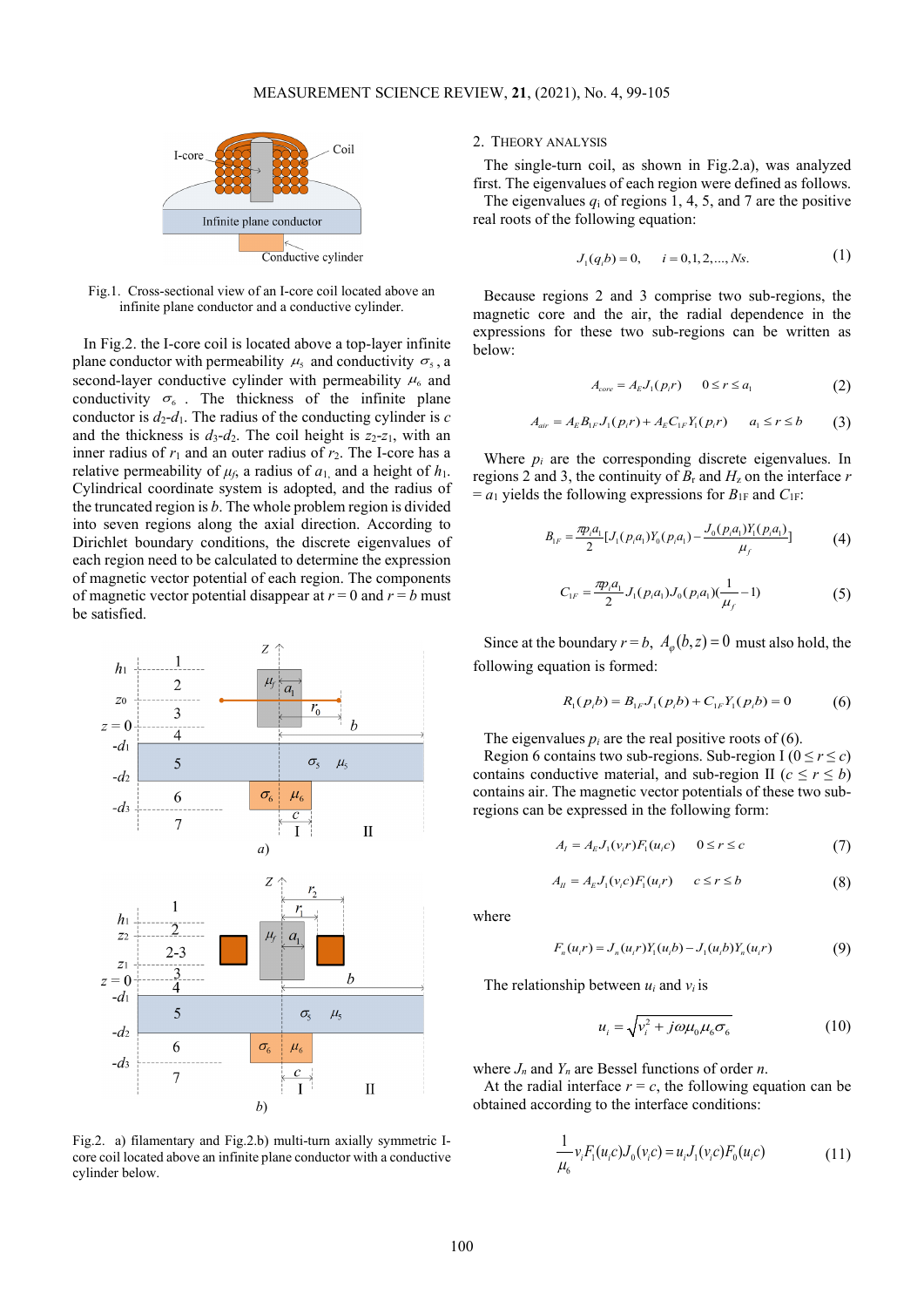Calculation of eigenvalues  $u_i$  and  $v_i$  is reduced to finding complex roots of (11). Using numerical procedures, such as FindRoot[] in Mathematica or fzero() in Matlab, requires providing initial values around which the roots are located. Such initial values may be obtained upon the assumption that sub-regions I and II consist only of air. Unfortunately, this method may lead to omission of some roots. Higher efficiency can be achieved using the Newton-Raphson technique or adopting more complex algorithms [13], [14].

Following the separation of variables, the expressions for  $A_{\varphi}$  in the various regions of the problem in Fig.2.a) have the following form which is given in matrix notation:

$$
A_1(r,z) = J_1(\mathbf{q}^{\mathrm{T}}r)\mathbf{q}^{-1}e^{-\mathbf{q}z}\mathbf{C}_1
$$
 (12)

$$
A_2(r,z) = \frac{J_1(\mathbf{p}^T r)}{R_1(\mathbf{p}^T r)} \mathbf{p}^{-1} (e^{-\mathbf{p}z} \mathbf{C}_2 - e^{\mathbf{p}z} \mathbf{B}_2) \qquad \begin{array}{c} 0 \le r \le a_1 \\ a_1 \le r \le b \end{array} \tag{13}
$$

$$
A_3(r, z) = \frac{J_1(\mathbf{p}^T r)}{R_1(\mathbf{p}^T r)} \mathbf{p}^{-1} (e^{-\mathbf{p}z} \mathbf{C}_3 - e^{\mathbf{p}z} \mathbf{B}_3) \qquad \begin{array}{c} 0 \le r \le a_1 \\ a_1 \le r \le b \end{array} \tag{14}
$$

$$
A_4(r, z) = J_1(\mathbf{q}^{\mathrm{T}} r) \mathbf{q}^{-1} (e^{-\mathbf{q} z} \mathbf{C}_4 - e^{\mathbf{q} z} \mathbf{B}_4)
$$
 (15)

$$
A_{5}(r,z) = J_{1}(\mathbf{q}^{\mathrm{T}}r)\mathbf{m}^{-1}(e^{-\mathbf{m}z}\mathbf{C}_{5} - e^{\mathbf{m}z}\mathbf{B}_{5})
$$
\n(16)

$$
A_6(r,z) = \frac{J_1(\mathbf{v}^T r)F_1(\mathbf{u}c)}{J_1(\mathbf{v}c)F_1(\mathbf{u}^T r)} \mathbf{u}^{-1}(e^{-\mathbf{u}z}\mathbf{C}_6 - e^{\mathbf{u}z}\mathbf{B}_6) \qquad \begin{array}{c} 0 \le r \le c \\ c \le r \le b \end{array} (17)
$$

$$
A_7(r,z) = J_1(\mathbf{q}^{\mathrm{T}}r)\mathbf{q}^{-1}e^{\mathbf{q}z}\mathbf{B}_7
$$
 (18)

where

$$
\mathbf{m} = \sqrt{\mathbf{q}^2 + j\omega\sigma_s\mu_0\mu_s}
$$
 (19)

 $J_1(\mathbf{q}^T r)$ ,  $J_1(\mathbf{p}^T r)$ ,  $R_1(\mathbf{p}^T r)$ ,  $J_1(\mathbf{v}^T r)$ ,  $F_1(\mathbf{u}^T r)$  are row vectors.  $q^{-1}$ ,  $p^{-1}$ ,  $m^{-1}$ ,  $u^{-1}$ ,  $J_1$ (vc),  $F_1$ (uc) and exponents  $e^{\pm qz}$ ,  $e^{\pm pz}$ ,  $e^{\pm mz}$ ,  $e^{i\theta}$  are diagonal matrices.  $C_i$  and  $B_i$  are column vectors of unknown coefficients.

In the filamentary coil problem shown in Fig.2.a), the interface conditions between the seven regions (the continuity of *B*<sup>z</sup> and *H*r) must be satisfied. Equations are formulated and solved from these boundary and interface conditions to determine the unknown coefficients and the magnetic vector potentials of each region. The magnetic vector potential of a multi-turn coil as shown in Fig.2.b) can be obtained by integrating the magnetic vector potential of a filamentary coil  $A$ <sub>filamentary( $r$ , $z$ , $r$ <sub>0</sub>, $z$ <sub>0</sub>) along the rectangular cross section of a</sub> multi-turn coil [15].

$$
A(r,z) = \int_{r_1}^{r_2} \int_{z_1}^{z_2} A_{filamentary}(r,z,r_0,z_0) dr_0 dz_0
$$
 (20)

The magnetic potential  $A_{2-3}(r, z)$  of region 2-3 in Fig.2.b) can be obtained by substituting *z* for  $z_2$  in  $A_2(r, z)$  and *z* for  $z_1$ in  $A_3(r, z)$ , and then adding them together.

The expression for the I-core coil impedance above the twolayer conductor is finally obtained by integrating the magnetic vector potential  $A_{2-3}(r, z)$  over the cross section of the coil.

$$
Z = \frac{j\omega 2\pi N}{I(z_2 - z_1)(r_2 - r_1)} \int_{r_1}^{r_2} \int_{r_1}^{r_2} r A_{2-3}(r, z) dr dz
$$
  
= 
$$
\frac{j\omega \mu \pi N^2}{(r_2 - r_1)^2 (z_2 - z_1)^2} \chi(\mathbf{p} r_1, \mathbf{p} r_2) \mathbf{p}^{-4} \left\langle 2(z_2 - z_1) \mathbf{p} \right\rangle
$$
  
+ 
$$
e^{\mathbf{p}(z_1 - z_2)} - e^{\mathbf{p}(z_2 - z_1)} + \mathbf{W}_1 \mathbf{W}_2^{-1} \mathbf{W}_3 \right\rangle \mathbf{D}^{-1} \chi(\mathbf{p} r_1, \mathbf{p} r_2) \mathbf{p}^{-3}
$$
 (21)

where *I* is the current carried in each wire loop.

$$
\chi(x_1, x_2) = \int_{x_1}^{x_2} x R_1(x) dx \tag{22}
$$

$$
\mathbf{W}_{1} = (e^{-\mathbf{p}z_{1}} - e^{-\mathbf{p}z_{2}})\mathbf{C}_{37} - (e^{\mathbf{p}z_{2}} - e^{\mathbf{p}z_{1}})\mathbf{B}_{37}
$$
 (23)

$$
\mathbf{W}_{2} = (\mathbf{T} - \mathbf{U})e^{-\mathbf{p}h_{1}}\mathbf{C}_{37} - (\mathbf{T} + \mathbf{U})e^{\mathbf{p}h_{1}}\mathbf{B}_{37}
$$
 (24)

$$
\mathbf{W}_{3} = (\mathbf{T} + \mathbf{U})(e^{\mathbf{p}(h_{1} - z_{1})} - e^{\mathbf{p}(h_{1} - z_{2})})
$$
  
-( $\mathbf{T} - \mathbf{U}$ )( $e^{\mathbf{p}(z_{2} - h_{1})} - e^{\mathbf{p}(z_{1} - h_{1})}$ ) (25)

$$
C_{37} = \frac{1}{2}[(H^{-1} + N^{-1})EC_{47} + (-H^{-1} + N^{-1})EB_{47}] \qquad (26)
$$

$$
\mathbf{B}_{37} = \frac{1}{2} [(-\mathbf{H}^{-1} + \mathbf{N}^{-1}) \mathbf{E} \mathbf{C}_{47} + (\mathbf{H}^{-1} + \mathbf{N}^{-1}) \mathbf{E} \mathbf{B}_{47}] \qquad (27)
$$

$$
C_{47} = \frac{1}{2}e^{-qd_1}[(1+q\mathbf{m}^{-1})e^{\mathbf{m}d_1}C_{57} + (1-q\mathbf{m}^{-1})e^{-\mathbf{m}d_1}\mathbf{B}_{57}] (28)
$$

$$
\mathbf{B}_{47} = \frac{1}{2} e^{\mathbf{q}d_1} [(1 - \mathbf{q} \mathbf{m}^{-1}) e^{\mathbf{m}d_1} \mathbf{C}_{57} + (1 + \mathbf{q} \mathbf{m}^{-1}) e^{-\mathbf{m}d_1} \mathbf{B}_{57}] \tag{29}
$$

$$
C_{57} = \frac{1}{2} e^{-md_2} [ (E^{-1} \mu_5 K + mq^{-1} E^{-1} V) e^{ud_2} C_{67}
$$
  
+ 
$$
(E^{-1} \mu_5 K - mq^{-1} E^{-1} V) e^{-ud_2} B_{67} ]
$$
(30)

$$
\mathbf{B}_{57} = \frac{1}{2} e^{\mathbf{m} d_2} [(\mathbf{E}^{-1} \mu_5 \mathbf{K} - \mathbf{m} \mathbf{q}^{-1} \mathbf{E}^{-1} \mathbf{V}) e^{\mathbf{u} d_2} \mathbf{C}_{67} + (\mathbf{E}^{-1} \mu_5 \mathbf{K} + \mathbf{m} \mathbf{q}^{-1} \mathbf{E}^{-1} \mathbf{V}) e^{-\mathbf{u} d_2} \mathbf{B}_{67}] \tag{31}
$$

$$
C_{67} = \frac{1}{2}e^{-ud_3}(V^{-1} - K^{-1})Ee^{-qd_3}
$$
 (32)

$$
\mathbf{B}_{67} = -\frac{1}{2}e^{\mathbf{u}d_3}(\mathbf{V}^{-1} + \mathbf{K}^{-1})\mathbf{E}e^{-\mathbf{q}d_3}
$$
 (33)

where

$$
\mathbf{C}_{n7} = \frac{\mathbf{C}_n}{\mathbf{B}_7} \tag{34}
$$

$$
\mathbf{B}_{n7} = \frac{\mathbf{B}_n}{\mathbf{B}_7}
$$
 (35)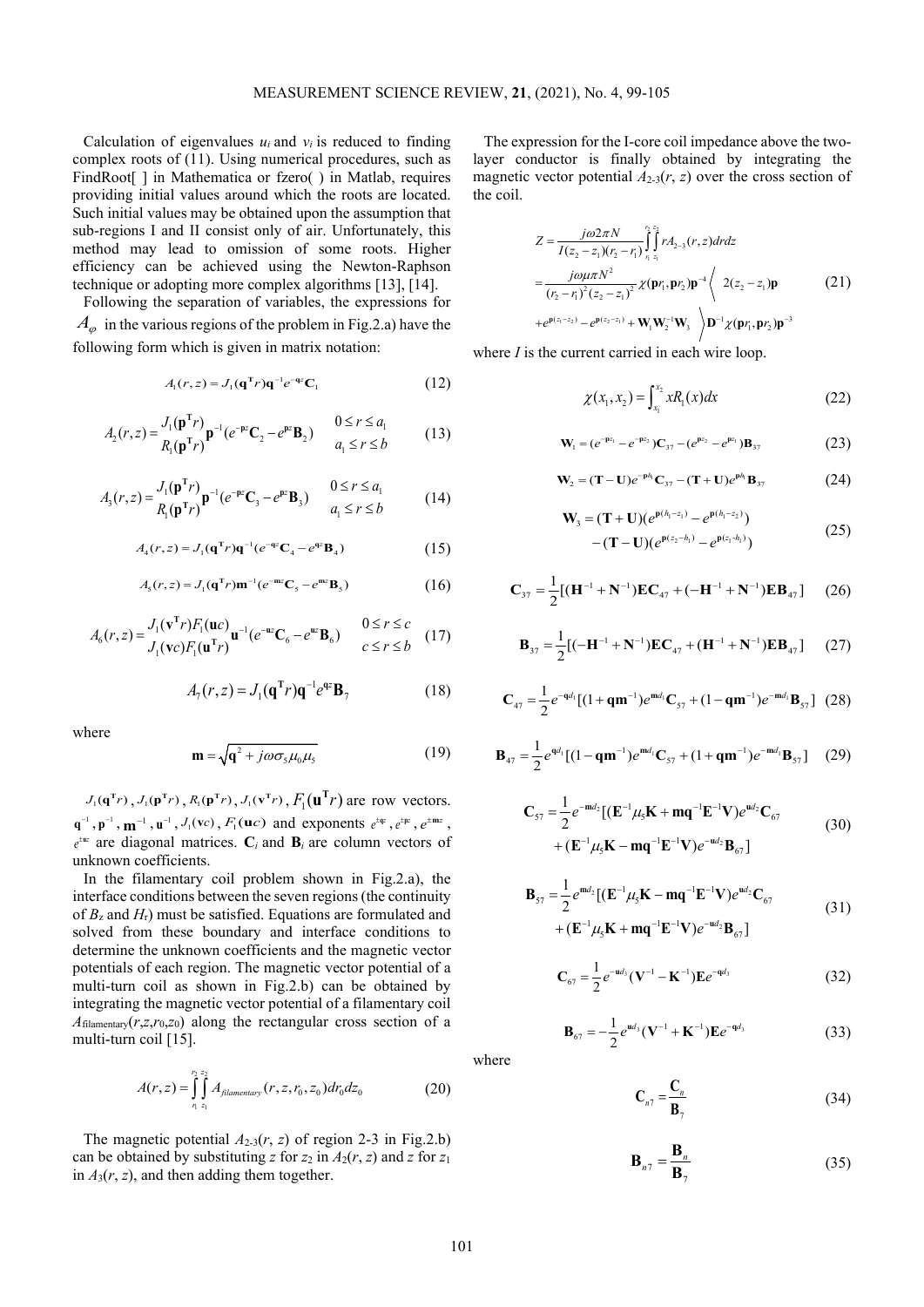Where **T**, **U**, **H**, **N**, K, and **V** are full matrices. **E** and **D** are diagonal matrices, they are defined in the Appendix.

#### 3. RESULTS AND DISCUSSION

The impedance  $Z = R + jX$  of an I-core coil located above the infinite plane conductor with the conductive cylinder below was calculated using Mathematica according to (21). The parameters of the coil and conductive material used in the calculation are shown in Table 1.

When the conductor is absent ( $\sigma_5 = \sigma_6 = 0$ ), the whole problem region is reduced into four regions. The expression of the magnetic vector potential of region four changes to the following form:

$$
A_4(r,z) = J_1(\mathbf{q}^{\mathrm{T}}r)\mathbf{q}^{-1}e^{qz}\mathbf{B}_4
$$
 (36)

In this case, the coil impedance can also be calculated using (21), and the coil impedance is expressed as  $Z_0 = R_0 + jX_0$ , W<sub>1</sub> and  $W_2$  change into the following forms:

$$
\mathbf{W}_{1} = (e^{-\mathbf{p}z_{1}} - e^{-\mathbf{p}z_{2}})\mathbf{C}_{34} - (e^{\mathbf{p}z_{2}} - e^{\mathbf{p}z_{1}})\mathbf{B}_{34}
$$
(37)

$$
\mathbf{W}_{2} = (\mathbf{T} - \mathbf{U})e^{-\mathbf{p}h} \mathbf{C}_{34} - (\mathbf{T} + \mathbf{U})e^{\mathbf{p}h} \mathbf{B}_{34}
$$
 (38)

where

$$
C_{34} = \frac{C_3}{B_4} = \frac{1}{2} (H^{-1} - N^{-1}) E
$$
 (39)

$$
\mathbf{B}_{34} = \frac{\mathbf{B}_3}{\mathbf{B}_4} = -\frac{1}{2} (\mathbf{H}^{-1} + \mathbf{N}^{-1}) \mathbf{E}
$$
(40)

Table 1. The parameters of the coil, core and conductor used in analytical calculations and FEM.

| Inner coil radius          | $r_1$                                 | 5 mm             |
|----------------------------|---------------------------------------|------------------|
| Outer coil radius          | r <sub>2</sub>                        | 8 mm             |
| Offset                     | $Z_1$                                 | $0 \text{ mm}$   |
| Parameter                  | Z <sub>2</sub>                        | 7 mm             |
| Number of turns            | $\boldsymbol{N}$                      | 800              |
| Core relative permeability | $\mu_f$                               | 500              |
| Core radius                | a <sub>1</sub>                        | $4.5 \text{ mm}$ |
| Core height                | $h_1$                                 | 8 mm             |
| Liftoff                    | $d_1$                                 | $0.2 \text{ mm}$ |
| Parameter                  | $d_2$                                 | $0.4 \text{ mm}$ |
| Parameter                  | $d_3$                                 | 5.4 mm           |
| Conductive cylinder radius | $\mathcal{C}_{0}$                     | 15 mm            |
| Relative permeability      | $\mu$ <sub>5</sub> $\mu$ <sub>6</sub> |                  |
| Conductivity               | $\sigma_5$                            | $10$ MS/m        |
| Conductivity               | $\sigma_6$                            | 16 MS/m          |
| Truncated domain radius    | b                                     | $60$ mm          |
| Summation terms            | Ns                                    | 60               |

When the probe is placed over an infinite plane conductor with the conducting cylinder below and with the two-layer conductor removed, the change in coil impedance is expressed as  $\Delta Z = \Delta R + j\Delta X = Z - Z_0$ . Specifically, the changes in resistance and reactance are expressed as  $\Delta R = R - R_0$  and  $\Delta X = X - X_0$ , respectively. When the coil excitation frequency varies from 0.1 kHz to 10 kHz, the impedance changes of the I-core coil are calculated respectively.

The analytical calculation results were compared with the results of the finite element method (FEM) using the ANSYS Maxwell software. In the FEM, an adaptive mesh refinement method is used to increase the number of meshes on the surface of the coil and conductor, so as to improve the accuracy of simulated results.

Fig.3.a) and Fig.3.b) show the real and imaginary parts of the I-core coil absolute impedance change with and without the two-layer conductor as a function of frequency, obtained from analytical calculation and the finite element method, respectively. It can be seen from Fig.3.a) that the absolute resistance variation of I-core coil and air-core coil increases with the increase of frequency. Excitation by the same frequency, the absolute values of resistance and reactance change of I-core coil are greater than those of air-core coil. The absolute impedance variation obtained by the TREE method is in good agreement with the results obtained by FEM. The maximum relative error between analytical calculation and FEM is not more than 1.0 %.



Fig.3. a) Real part and b) Imaginary part of the absolute impedance change with and without the two-layer conductor as a function of frequency for an air-core coil ( $\mu$  $= 1$ ) and an I-core coil ( $\mu$  $= 500$ ).

The influence of the conductive cylinder below the infinite plane conductor on the variation of coil impedance depends on many factors, such as dimensions of conductive cylinder, conductor characteristics and probe parameters. In order to detect the conducting cylinder below the plane conductor, the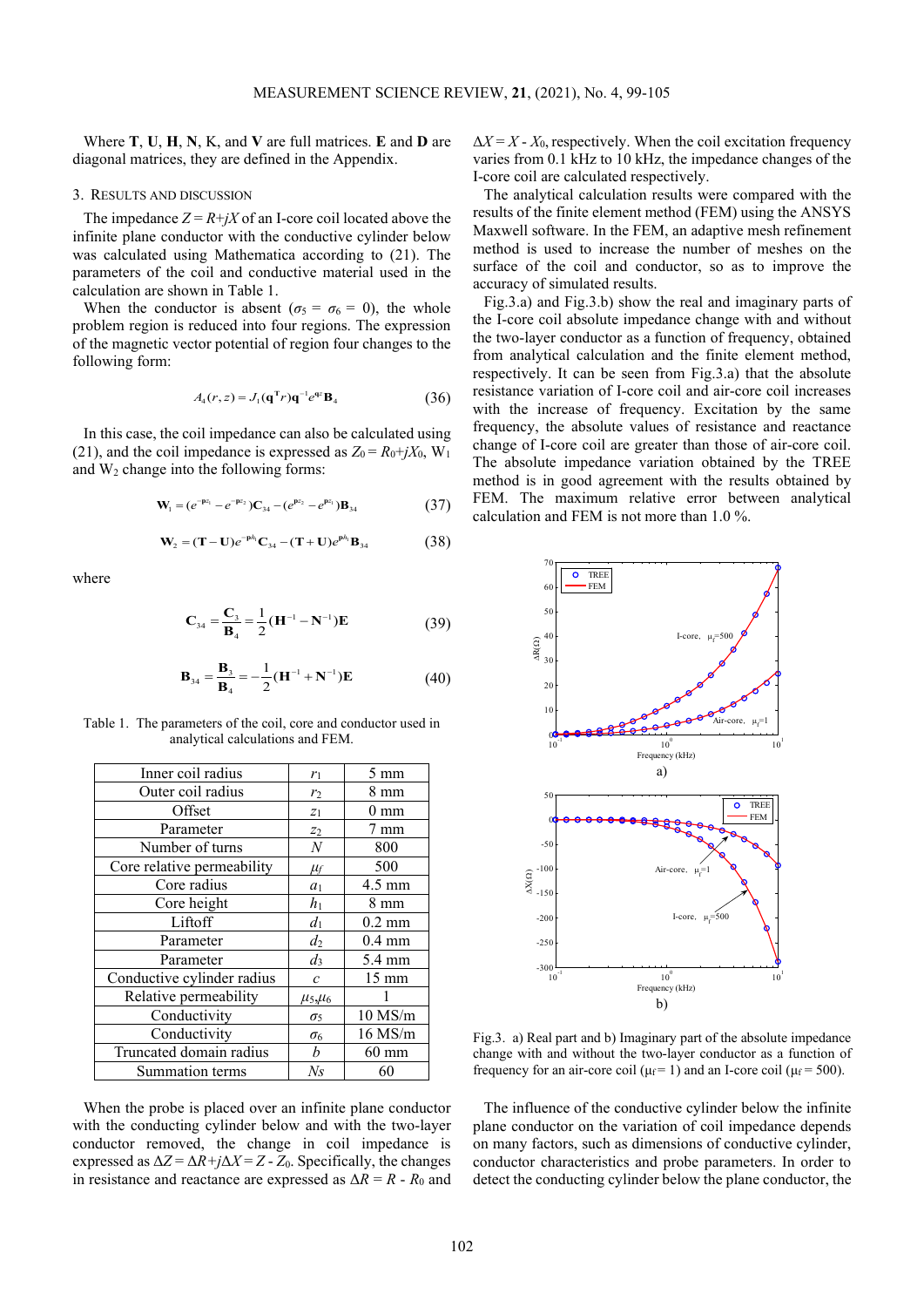analytical model should be capable of calculating the impedance change caused by the conducting cylinder.

When an I-core coil is located above the infinite plane conductor without the conductive cylinder, the whole region is divided into six regions, the expression of the magnetic vector potential of region six changes to the following form:

$$
A_6(r, z) = J_1(\mathbf{q}^{\mathrm{T}} r) \mathbf{q}^{-1} e^{\mathbf{q} z} \mathbf{B}_6
$$
 (41)

The impedance of the I-core coil can also be calculated using (21), and the coil impedance is  $Z_c = R_c + jX_c$ , in this case,  $W_1$  and  $W_2$  change into the following forms:

$$
\mathbf{W}_{1} = (e^{-\mathbf{p}z_{1}} - e^{-\mathbf{p}z_{2}})\mathbf{C}_{36} - (e^{\mathbf{p}z_{2}} - e^{\mathbf{p}z_{1}})\mathbf{B}_{36}
$$
(42)

$$
\mathbf{W}_{2} = (\mathbf{T} - \mathbf{U})e^{-\mathbf{p}h_{1}}\mathbf{C}_{36} - (\mathbf{T} + \mathbf{U})e^{\mathbf{p}h_{1}}\mathbf{B}_{36}
$$
(43)

where

$$
\mathbf{C}_{36} = \frac{1}{2} [(\mathbf{H}^{-1} + \mathbf{N}^{-1}) \mathbf{E} \mathbf{C}_{46} + (-\mathbf{H}^{-1} + \mathbf{N}^{-1}) \mathbf{E} \mathbf{B}_{46}] \tag{44}
$$

$$
\mathbf{B}_{36} = \frac{1}{2} [(-\mathbf{H}^{-1} + \mathbf{N}^{-1}) \mathbf{E} \mathbf{C}_{46} + (\mathbf{H}^{-1} + \mathbf{N}^{-1}) \mathbf{E} \mathbf{B}_{46}] \tag{45}
$$

$$
\mathbf{C}_{46} = \frac{1}{2} e^{-q d_1} [(1 + q \mathbf{m}^{-1}) e^{\mathbf{m} d_1} \mathbf{C}_{56} + (1 - q \mathbf{m}^{-1}) e^{-\mathbf{m} d_1} \mathbf{B}_{56}] \tag{46}
$$

$$
\mathbf{B}_{46} = \frac{1}{2} e^{\mathbf{q} d_1} [(1 - \mathbf{q} \mathbf{m}^{-1}) e^{\mathbf{m} d_1} \mathbf{C}_{56} + (1 + \mathbf{q} \mathbf{m}^{-1}) e^{-\mathbf{m} d_1} \mathbf{B}_{56}] \tag{47}
$$

$$
C_{56} = \frac{1}{2} e^{-md_2} (mq^{-1} - \mu_5) e^{-qd_2}
$$
 (48)

$$
\mathbf{B}_{56} = -\frac{1}{2} e^{\mathbf{m} d_2} (\mu_5 + \mathbf{m} \mathbf{q}^{-1}) e^{-q d_2}
$$
 (49)

where

$$
\mathbf{C}_{n6} = \frac{\mathbf{C}_n}{\mathbf{B}_6} \tag{50}
$$

$$
\mathbf{B}_{n6} = \frac{\mathbf{B}_n}{\mathbf{B}_6} \tag{51}
$$

The changes in coil resistance and reactance due to the presence of conductive cylinder are expressed as  $\Delta R_c = R - R_c$ and  $\Delta X_c = X - X_c$ . Fig.4.a) and Fig.4.b) show the absolute coil resistance variation  $\Delta R_c$  and reactance variation  $\Delta X_c$  in relation to different excitation frequency.

It can be seen from Fig.4.a) that when the excitation frequency is about 4 kHz, the I-core coil and the air-core coil have the same real part of absolute impedance variation. At the same frequency, the absolute value of the imaginary part of impedance change of I-core coil shown in Fig.4.b) is larger than that of the air-core coil.



Fig.4. a) Real part and b) Imaginary part of the absolute impedance change with and without the conductive cylinder as a function of frequency for an air-core coil ( $\mu$ f = 1) and an I-core coil ( $\mu$ f = 500).



Fig.5. a) Real part and b) Imaginary part of the absolute impedance changes as a function of frequency for I-core coil.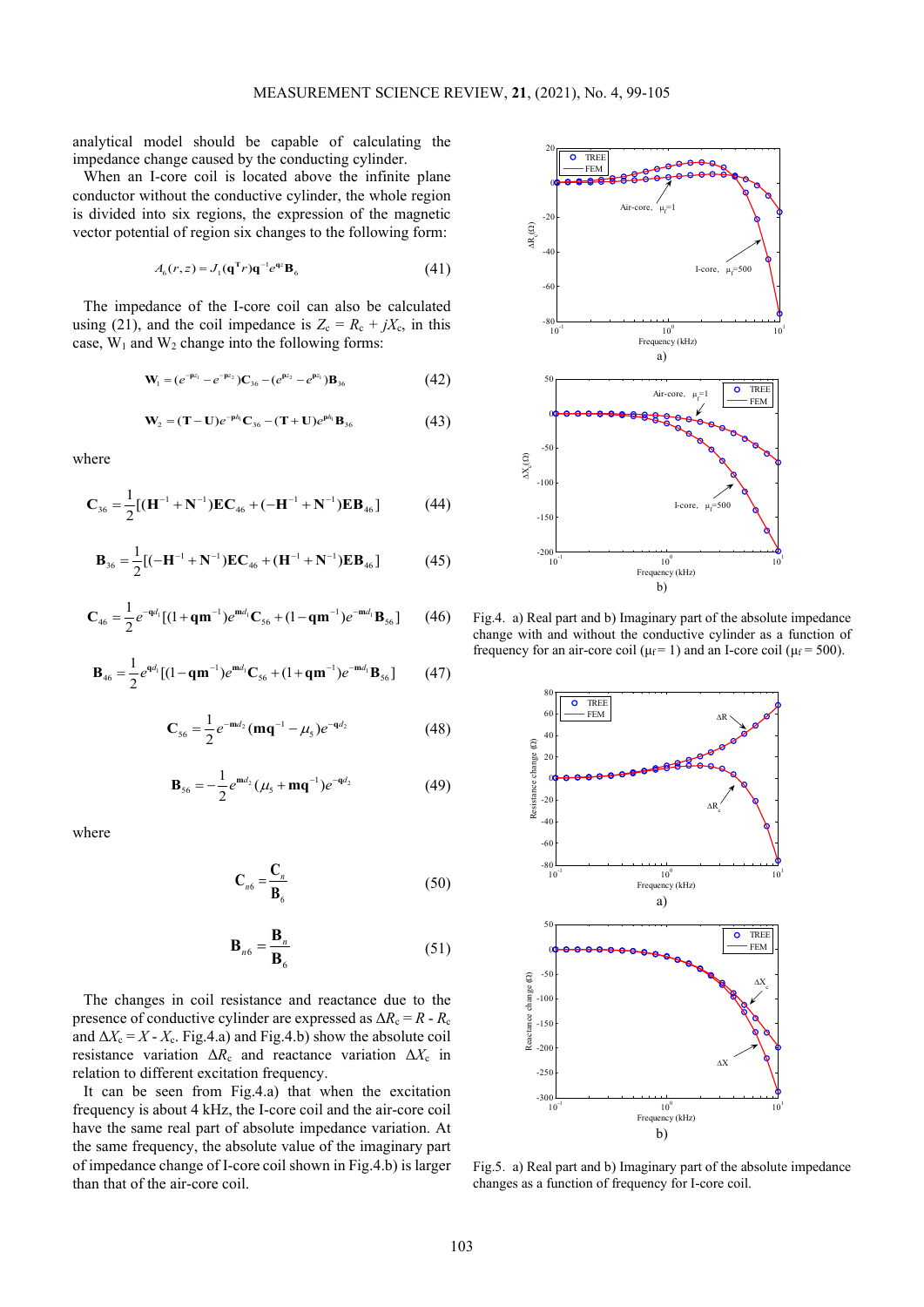Fig.5.a) and Fig.5.b) show the real and imaginary parts of the absolute impedance variation of the I-core coil at different frequencies, caused by the presence or absence of the conductive cylinder and the presence or absence of the twolayer conductor at the same excitation frequency.

It can be seen from Fig.5.a), when the frequency is less than 0.8 kHz, real parts of the absolute impedance changes of the two cases are nearly the same. When the frequency is greater than 0.8 kHz, real part of the absolute coil impedance change caused by the two-layer conductor is greater than that caused by the conductive cylinder.

Fig.5.b) shows that when the frequency is less than 2.5 kHz, the imaginary part of absolute impedance changes is basically the same, but when the frequency is greater than 2.5 kHz, the absolute value of imaginary part of impedance changes caused by the two-layer conductor is greater than that caused by the conductive cylinder.

#### 4. EXPERIMENTAL VERIFICATION

Experiments were also set up to verify the expression of impedance for an I-core coil in (21). An I-core coil, conductive cylinder and plane conductor are shown in Fig.6.a) and Fig.6.b), respectively. The parameters of the coil, core and conductors used in experiments are shown in Table 2.



Fig.6. a) I-core, coil and b) conductors used in experiments.

The experimental configuration is shown in Fig.7. The unknown impedance of the coil is calculated by measuring the voltage and current values across the coil. The current is obtained by measuring the voltage drop across a precision resistor of  $1 k\Omega$  in series with the coil. A Tektronix AFG3021C function generator is used to provide sine wave excitation of different frequencies to the coil. The AFG3021C's bandwidth of 25 MHz is well-suited for this measurement. The voltages and phase difference before and after the 1 k $\Omega$  precision resistor are measured by a Tektronix DPO2012B oscilloscope. The DPO2012B's DC gain accuracy is  $\pm 3\%$  at a 10 mV/div to 5 V/div setting. The results of impedance change achieved by experiments and

analytical calculation at nine different frequencies are compared in Table 3. The results match very well, and they verify the correctness of the analytical model.

Table 2. The parameters of the coil, core and conductors used in experiments and analytical calculations.

| Inner coil radius          |                  | 5.2 mm           |
|----------------------------|------------------|------------------|
|                            | $r_1$            |                  |
| outer coil radius          | r <sub>2</sub>   | $7.2 \text{ mm}$ |
| Offset                     | $Z_1$            | $1.2 \text{ mm}$ |
| Parameter                  | $\mathbb{Z}_2$   | $9.2 \text{ mm}$ |
| Number of turns            | $\boldsymbol{N}$ | 387              |
| Core relative permeability | $\mu_f$          | 2000             |
| Core radius                | $a_1$            | 4 mm             |
| Core height                | $h_1$            | $10.5$ mm        |
| Liftoff                    | $d_1$            | $0.1$ mm         |
| Parameter                  | $d_2$            | $0.6$ mm         |
| Parameter                  | $d_3$            | 4.6 mm           |
| Conductive cylinder radius | $\mathcal{C}$    | 15 mm            |
| Relative permeability      | $\mu_5,\mu_6$    |                  |
| Conductivity               | $\sigma_5$       | $36$ MS/m        |
| Conductivity               | $\sigma_6$       | $36$ MS/m        |
| Truncated domain radius    | b                | $60 \text{ mm}$  |
| Summation terms            | Ns               | 60               |



Fig.7. Experimental setup.

Table 3. The impedance changes of I-core coil located above a twolayer conductor and in the air obtained by the TREE method and experiments.

| Frequency | $\Delta Z$ [Ohm]  |                   |  |
|-----------|-------------------|-------------------|--|
| (kHz)     | <b>TREE</b>       | <b>Experiment</b> |  |
| 10        | 8.39-60.64i       | $8.23 - 59.39i$   |  |
| 15        | $10.59 - 93.61i$  | $10.60 - 94.06i$  |  |
| 20        | 12.44-126.93i     | 12.78-128.63i     |  |
| 25        | 14.08-160.47i     | 13.96-161.53i     |  |
| 30        | 15.56-194.17i     | 15.41-202.69i     |  |
| 35        | 16.93-228.02i     | 16.82-213.70i     |  |
| 40        | 18.20-261.94i     | $18.07 - 262i$    |  |
| 45        | 19.40-295.91i     | 19.23-306.18i     |  |
| 50        | $20.53 - 330.02i$ | 20.59-333.61i     |  |

#### 5. CONCLUSION

In this paper, an analytical model for calculation of the impedance of an I-core coil placed above an infinite plate conductor and a conducting cylinder is presented. A closed